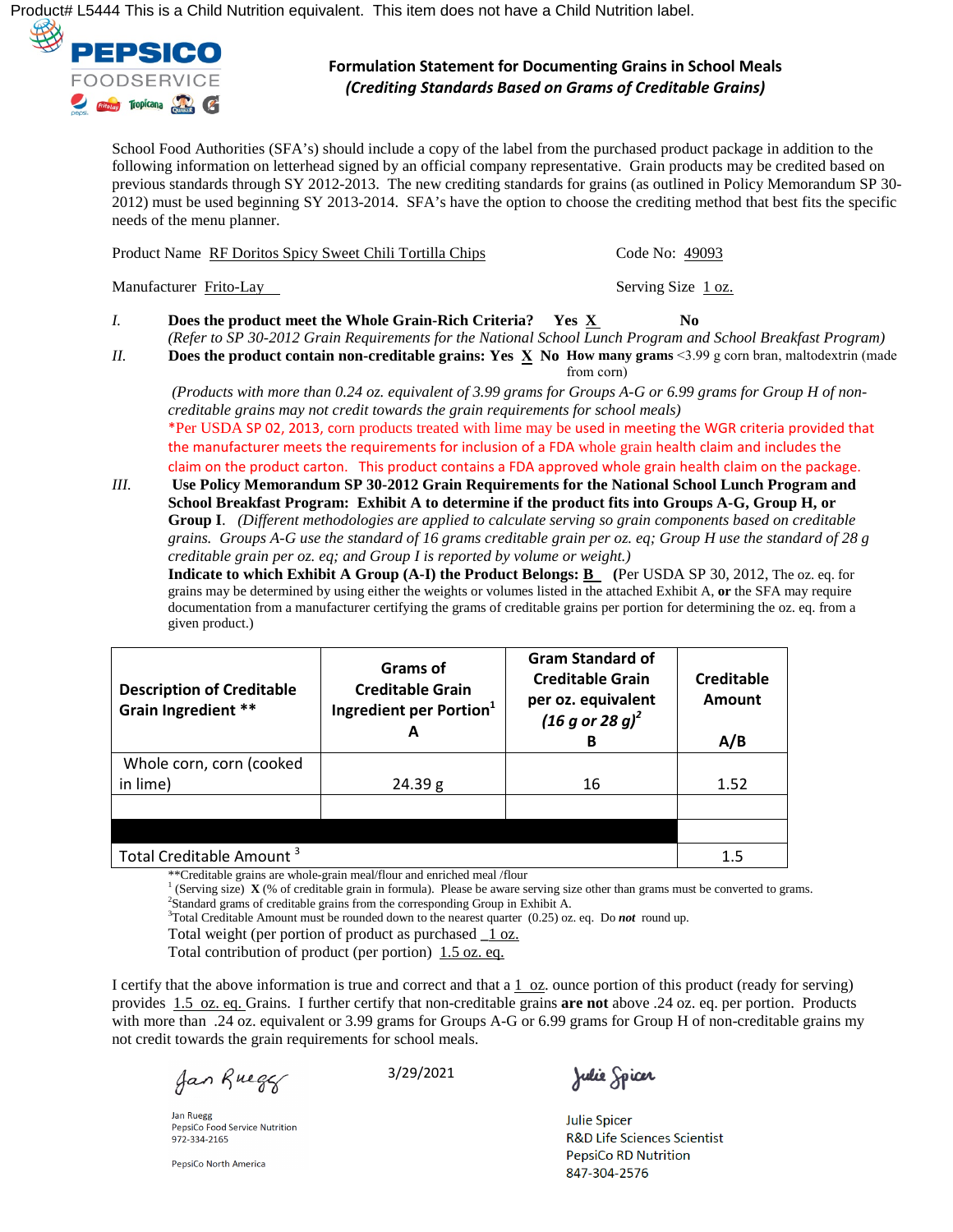



## **RF Doritos® Spicy Sweet Chili Tortilla Chips – 1 oz. (28 g.)**

| <b>Nutrition Facts</b>                                                                                                                                            |                |
|-------------------------------------------------------------------------------------------------------------------------------------------------------------------|----------------|
| 1 Serving per container<br><b>Servings Size</b>                                                                                                                   | 1 package      |
| Amount per serving                                                                                                                                                |                |
| Calories                                                                                                                                                          | 130            |
|                                                                                                                                                                   | % Daily Value* |
| Total Fat 5q                                                                                                                                                      | 6%             |
| Saturated Fat 0.5g                                                                                                                                                | 3%             |
| Trans Fat 0g                                                                                                                                                      |                |
| Cholesterol 0mg                                                                                                                                                   | 0%             |
| Sodium 200mg                                                                                                                                                      | 8%             |
| Total Carbohydrate 20g                                                                                                                                            | 7%             |
| Dietary Fiber 2g                                                                                                                                                  | 6%             |
| Total Sugars less than 1g                                                                                                                                         |                |
| Protein 2g                                                                                                                                                        |                |
| Vitamin D 0mcg                                                                                                                                                    | 0%             |
| Calcium 30mg                                                                                                                                                      | 2%             |
| Iron 0.3mg                                                                                                                                                        | 0%             |
| Potassium 40 mg                                                                                                                                                   | 0%             |
| Not a significant source of added sugars                                                                                                                          |                |
| *The % Daily Value (DV) tells you how much a<br>nutrient in a serving of food contributes to a daily<br>diet. 2,000 calories a day is used for general<br>advice. |                |

I verify the information above is accurate as of 3/29/2021.

Jan Ruegg

Jan Ruegg PepsiCo Food Service Nutrition 972-334-2165

PepsiCo North America

**Ingredients:** Whole Corn, Corn, Vegetable Oil (Corn, Canola, and/or Sunflower Oil), Corn Bran, Sugar, Maltodextrin (Made from Corn), Monosodium Glutamate, Fructose, Salt, Sodium Diacetate, Soy Sauce (Soybeans, Wheat, Salt), Onion Powder, Hydrolyzed Soy Protein, Hydrolyzed Corn Protein, Garlic Powder, Torula Yeast, Malic Acid, Paprika Extracts, Spices, Caramel Color, Disodium Inosinate, Disodium Guanylate, and Natural Flavor. **CONTAINS WHEAT AND SOY INGREDIENTS.** 

| Case UPC                                                  | 000-28400-49093-1                      |
|-----------------------------------------------------------|----------------------------------------|
| Bag UPC                                                   | 0-28400-08872-5                        |
| Case Pack                                                 | 72/1 oz. bags                          |
| Kosher Status                                             | No                                     |
| <b>USDA Smart Snack Compliant</b>                         | Yes – whole grains<br>first ingredient |
| Package contains FDA approved<br>whole grain health claim | Yes                                    |
| Grain $-$ oz. eq.                                         | $1.5$ oz. eq.                          |
| Weight of Grain                                           | 24.39 g                                |
| Document Updated                                          | 3/29/21                                |

\* Diets rich in whole grain foods and other plant foods, and low in saturated fat and cholesterol may help reduce the risk of heart disease.